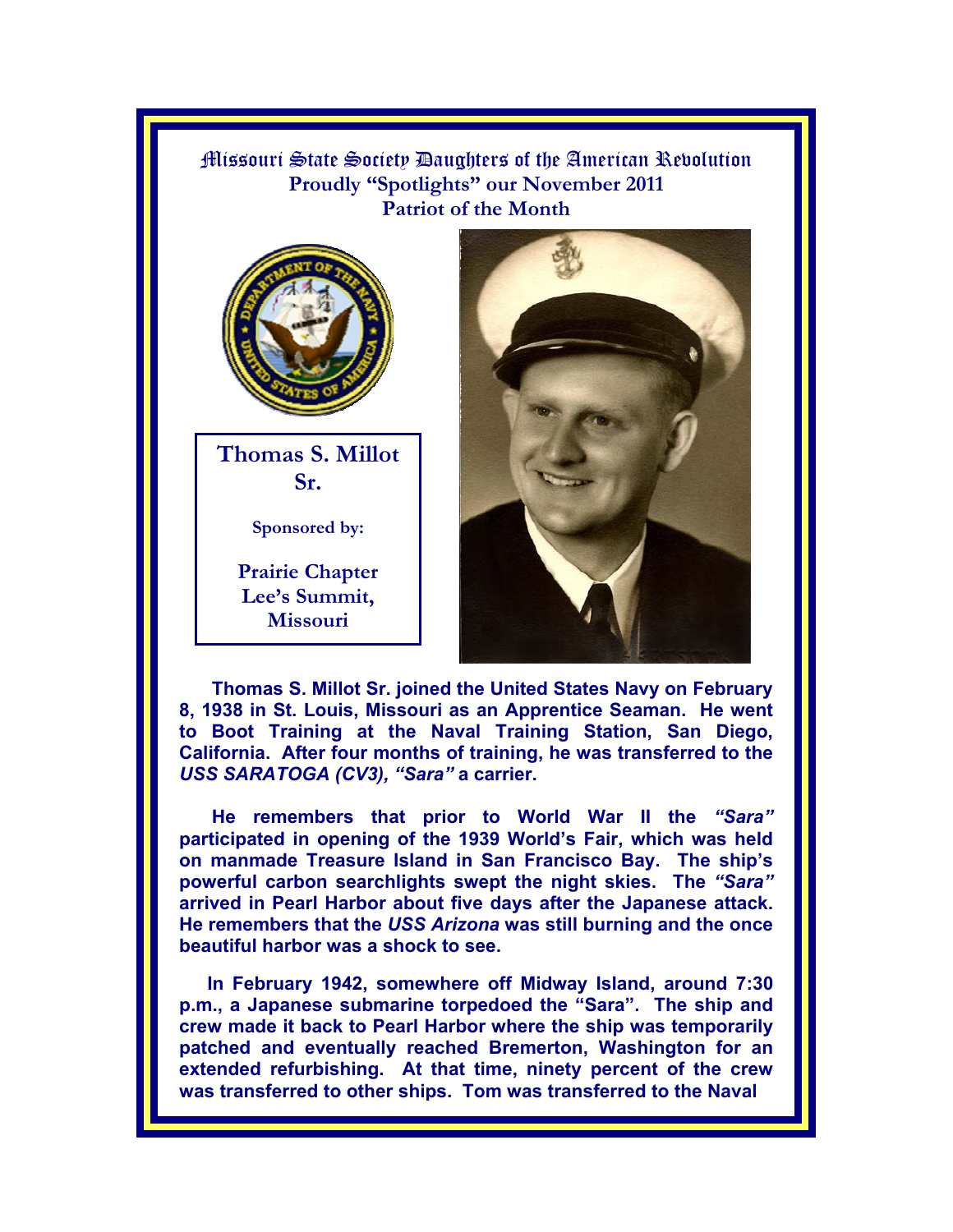Station on Tutuila Island of American Samoa. The 2<sup>nd</sup> Marines **were on the island training for their big Pacific push to Guadalcanal and Iwo Jima. Tom's job was to supervise the loading and unloading of ships by the native Samoans.** 

**After Tom left Samoa he helped commission the** *USS SHAULA (AK118)***, a merchant Liberty Ship that had been converted to a Navy Cargo to carry troops. After a shakedown cruise, he went through the Panama Canal and back into the Pacific Theatre until the end of World War II.** 

**Tom was discharged as a Chief Boatswains Mate. He attained a Bachelor of Architecture Degree at Washington University, St. Louis on the GI Bill. During that time, he applied for and was commissioned an Ensign in the United States Navy Reserve.** 

**As a new officer, during the Korean War, he served aboard the** *USS ALSHAIN (AKA55).* **It was a merchant Victory Ship converted to carry boats and personnel for amphibious landing operations. He boarded the ship in Moji Co, Japan. After spending a short time off of Korea, the ship was transferred to the east coast for a six-month tour of duty in the Mediterranean. This was a chance for Tom to see another large part of the world.** 

**He was released from active duty on August 23, 1952. He stayed in the United States Navy Reserves until he retired.** 

**Tom's awards, medals, and citation include:** 

- **World War II Victory Medal**
- **Asiatic Pacific Medal**
- **American Campaign Medal**
- **Philippine Liberation Medal**
- **National Defense Service Medal**
- **American Defense Medal**
- **Naval Reserve Medal**
- **Good Conduct Medal**
- **United Nations, Korea**

 **Tom had four children, one deceased. He has eight Missouri**